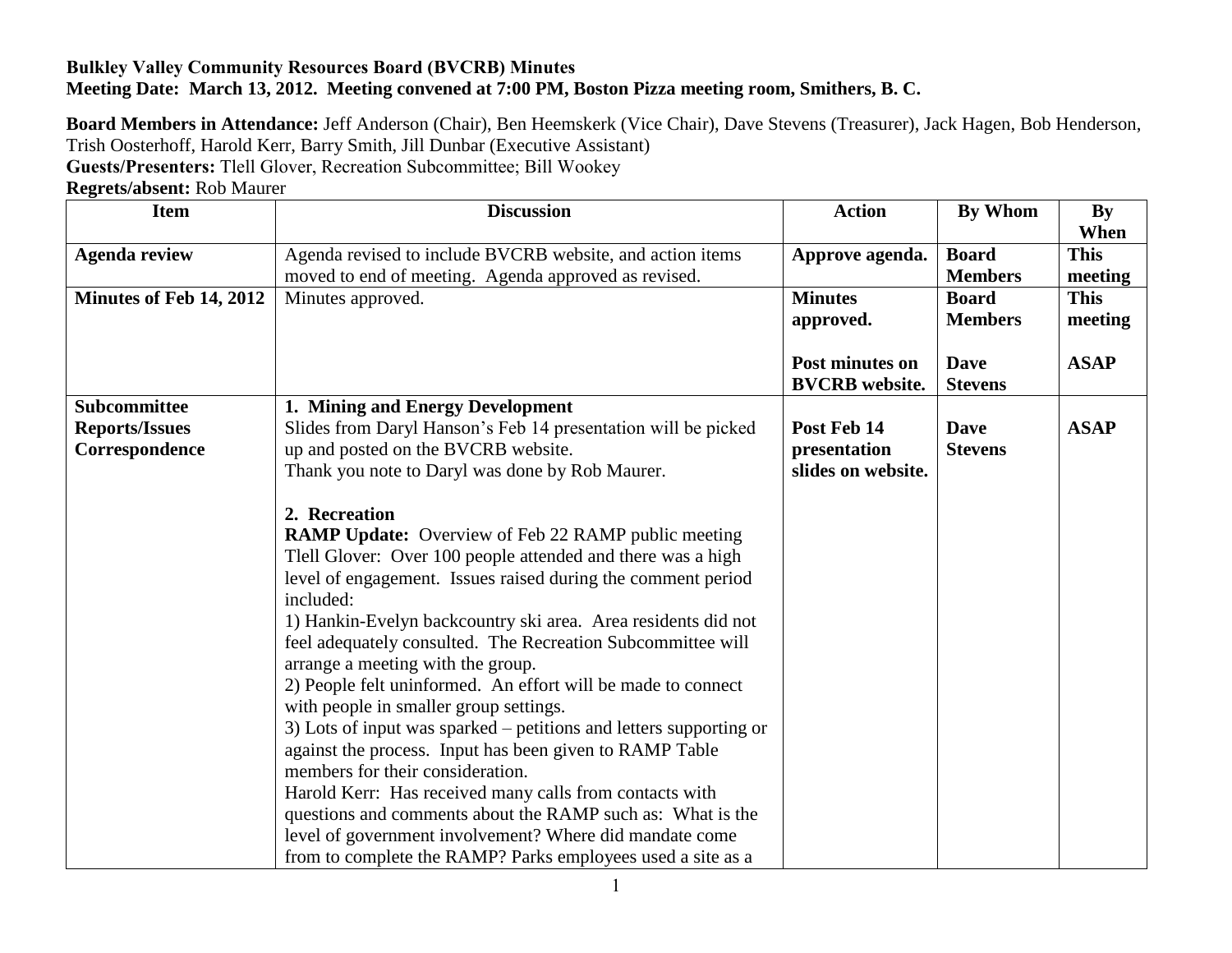| <b>Item</b> | <b>Discussion</b>                                                 | <b>Action</b> | By Whom | <b>By</b> |
|-------------|-------------------------------------------------------------------|---------------|---------|-----------|
|             | private recreation area; government employees used quads in a     |               |         | When      |
|             | wildlife protection area. Why can't we leave the backcountry      |               |         |           |
|             | open to all? Backpackers' dogs damage the environment.            |               |         |           |
|             | Harold is questioning the process himself as a result of these    |               |         |           |
|             | discussions.                                                      |               |         |           |
|             | Jeff: The LRMP gives the BVCRB the mandate to complete the        |               |         |           |
|             | $RAMP - p$ , 32.                                                  |               |         |           |
|             | Ben: The IPPR report from 2006 also said that RAMP                |               |         |           |
|             | completion is a very high priority and that the BVCRB is the      |               |         |           |
|             | body to do it. It is our community opportunity to tell gov't what |               |         |           |
|             | residents want for the future. Recreation Sites and Trails BC has |               |         |           |
|             | reaffirmed this mandate and committed additional funding to the   |               |         |           |
|             | process.                                                          |               |         |           |
|             | Bill Wookey: There are lots of hardpacked roads where quads       |               |         |           |
|             | could go but Parks restricted access; now the young guys go tear  |               |         |           |
|             | up the alpine.                                                    |               |         |           |
|             | Ben: The Table sees this as a priority. Parks has provided their  |               |         |           |
|             | amendment process. The Table may choose to pursue it,             |               |         |           |
|             | although it won't be easy. The Table accepts that hard packed     |               |         |           |
|             | surfaces should be available for ORVs. There were 11              |               |         |           |
|             | motorized trails in the 1997 RAMP; the Table is looking at        |               |         |           |
|             | recommending 24 for the completion project.                       |               |         |           |
|             | Bob: Is 100% behind the process. Would rather see decisions       |               |         |           |
|             | being made openly than behind closed doors. Ben should be         |               |         |           |
|             | commended for bringing it out into the open. Don't take a run at  |               |         |           |
|             | the process, take a run at what's in it. We don't get an          |               |         |           |
|             | opportunity like this often and people need to get involved.      |               |         |           |
|             | Jack: If we have the backing of the community and government      |               |         |           |
|             | doesn't implement the recommendations can't we object?            |               |         |           |
|             | Trish: If we don't participate then we have no say in what        |               |         |           |
|             | happens.                                                          |               |         |           |
|             | Bill: There's bad blood because a government employee went        |               |         |           |
|             | back on their word re Starr Creek, and government did not act on  |               |         |           |
|             | recommendations from the angling process.                         |               |         |           |
|             | Ben: There are RAMP subgroups working on 1) how the RAMP          |               |         |           |
|             | will be monitored and revised in future; 2) possibilities for an  |               |         |           |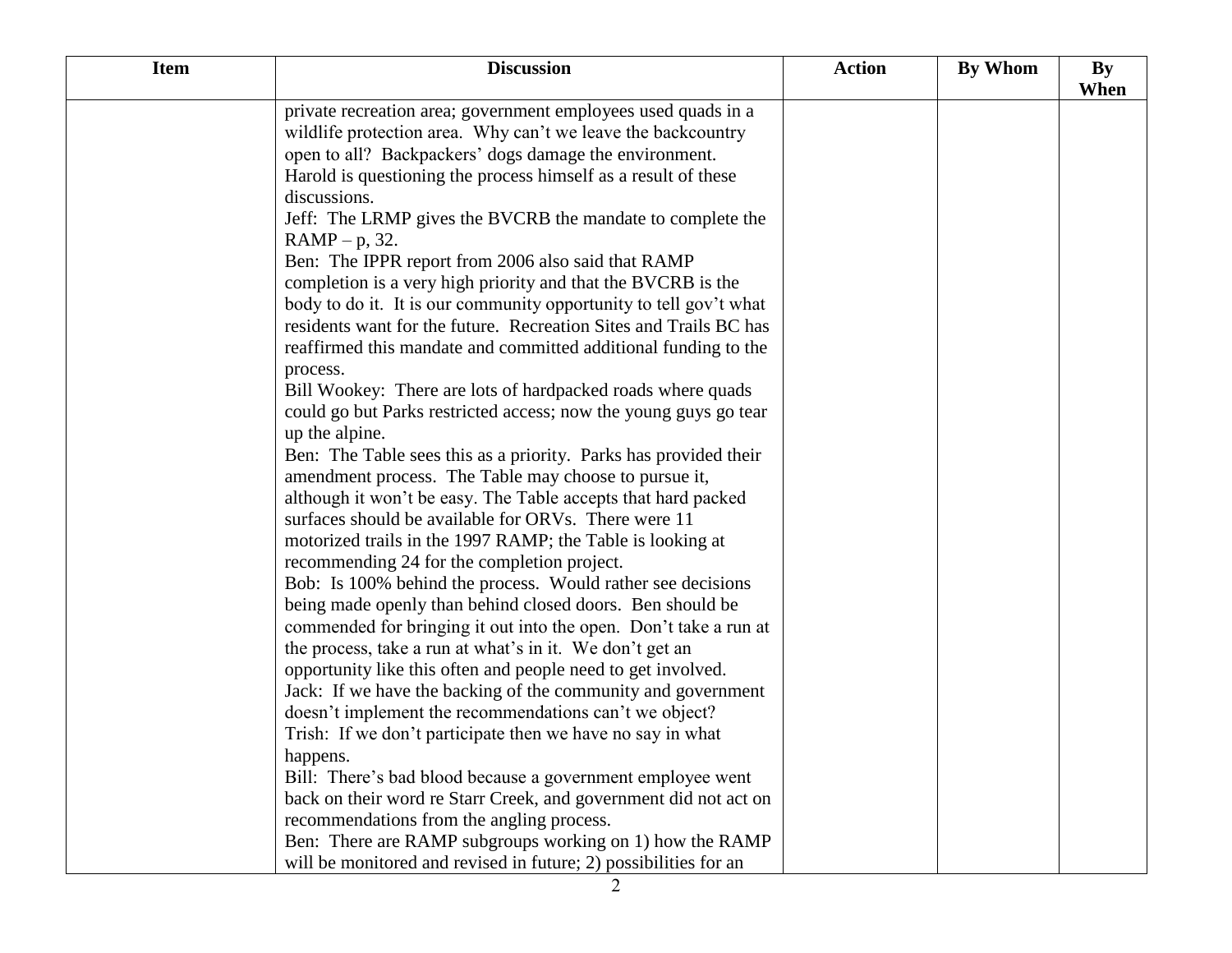| <b>Item</b> | <b>Discussion</b>                                                                                                                                                                                                                                                                                                                                                                                                                                                                                                                                                                                                                                                                                                                                                                                                                                                                                                                                                                                                                                                                                                                                                                                                                                                                                                                                                                                                                                                                                                                                                                                                                                                                                                                               | <b>Action</b>                                                                                                                                                                                                                                                                                                                                                                                                                                                                              | <b>By Whom</b>                                                                 | <b>By</b><br>When   |
|-------------|-------------------------------------------------------------------------------------------------------------------------------------------------------------------------------------------------------------------------------------------------------------------------------------------------------------------------------------------------------------------------------------------------------------------------------------------------------------------------------------------------------------------------------------------------------------------------------------------------------------------------------------------------------------------------------------------------------------------------------------------------------------------------------------------------------------------------------------------------------------------------------------------------------------------------------------------------------------------------------------------------------------------------------------------------------------------------------------------------------------------------------------------------------------------------------------------------------------------------------------------------------------------------------------------------------------------------------------------------------------------------------------------------------------------------------------------------------------------------------------------------------------------------------------------------------------------------------------------------------------------------------------------------------------------------------------------------------------------------------------------------|--------------------------------------------------------------------------------------------------------------------------------------------------------------------------------------------------------------------------------------------------------------------------------------------------------------------------------------------------------------------------------------------------------------------------------------------------------------------------------------------|--------------------------------------------------------------------------------|---------------------|
|             | Intensive Motorized Area, and 3) how to provide access for<br>people with limited mobility.<br>Ben: A comment at the public meeting was that length of<br>residence should be a criterion for participation. It was brought<br>to our attention that this goes against human rights. It was also<br>brought up that Ben may be in a conflict of interest situation.<br>Barry: Ben provides information to the Table and can step aside<br>when the BVCRB reviews Table recommendations. Dave: Does<br>not think there is conflict. Jack: It is all perception. Bob: Has<br>decided that there isn't conflict. Ben is a bridge between gov't<br>and the BVCRB. Harold: Does not think there is a problem.<br>Would be good to have a third party write a letter to that effect.<br>Trish: There is no conflict. Tlell: There are ways to deal with<br>it, such as having other BVCRB members deal with questions<br>from the Table or act as chair of the Recreation Subcommittee.<br>Ben: We are taking steps to get the right information out:<br>smaller meetings with the Smithers Snowmobile Association,<br>ORV dealers, Village of Telkwa, Regional District, Town of<br>Smithers, and the Evelyn community are being worked on.<br>Bill: Did the Hankin Evelyn project come before the BVCRB?<br>Jeff: Yes it did, the Board endorsed it because it aligned with the<br>LRMP. Ben: At the same time we got a referral for official<br>designations for snowmobile trails which we supported.<br>Ben: The BVCRB website needs to be upgraded, at a cost of<br>\$500. The Recreation Subcommittee needs more members –<br>Dustin Harvey and Taylor Bachrach have resigned. Barry:<br>There should always be a gov't rep at the RAMP Table. | <b>Members</b> not<br>present will be<br>asked if they<br>think there is a<br>conflict of<br>interest between<br>Ben's<br>employment and<br>his volunteering<br>with the RAMP.<br><b>Recreation</b><br>Subcommittee<br>will propose how<br>it will deal with<br>the conflict issue,<br>and then a letter<br>could be written.<br><b>Ask Kevin</b><br><b>Eskelin if there</b><br>can be a<br>government rep<br>attending the<br><b>RAMP Table</b><br>meetings to<br>provide<br>information. | <b>Jeff</b><br><b>Anderson</b><br>Rec<br><b>Subcomm</b><br>ittee<br><b>Ben</b> |                     |
|             | 3. Forestry, Range and Agriculture<br>Letter to Jevan Hanshard: Barry Smith: The DDM Principles<br>are a work in progress and it would be good to discuss them in<br>draft form with Jevan Hanshard. Letter should go out, with cc's<br>to licensees P.I.R. (Gord Gunson), Wetzinkwa Community<br>Forest Corp (Bill Golding), and BCTS (Mike Buirs).                                                                                                                                                                                                                                                                                                                                                                                                                                                                                                                                                                                                                                                                                                                                                                                                                                                                                                                                                                                                                                                                                                                                                                                                                                                                                                                                                                                            | <b>Sign letter to</b><br>Jevan Hanshard.<br><b>Deliver letter</b><br>and invite Jevan<br>to April BVCRB<br>meeting.                                                                                                                                                                                                                                                                                                                                                                        | <b>Jeff</b><br><b>Anderson</b><br><b>Jack</b><br><b>Hagen</b>                  | <b>This</b><br>week |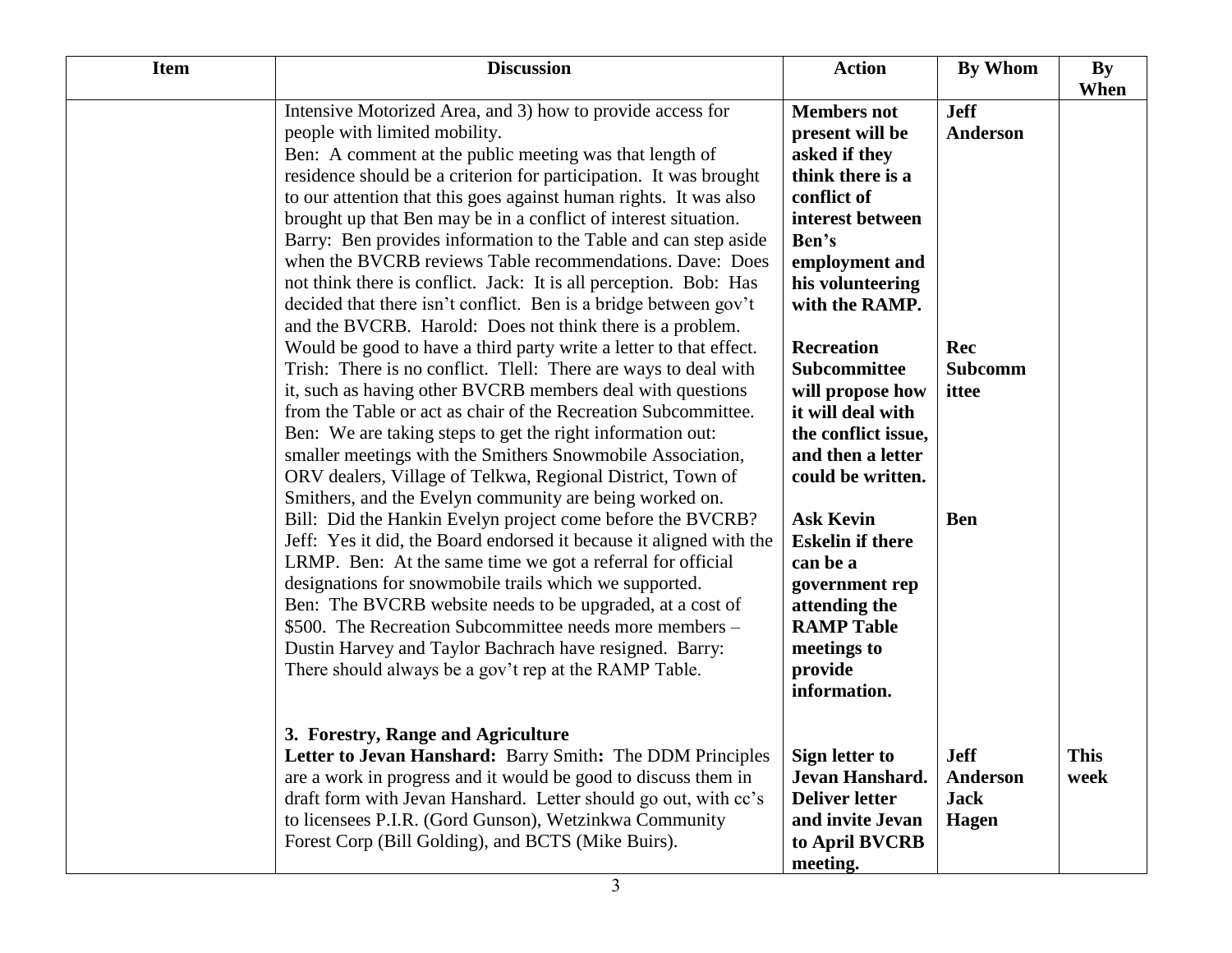| <b>Item</b>                                  | <b>Discussion</b>                                                                                                                                                                                                                                                                        | <b>Action</b>                                           | <b>By Whom</b>                 | <b>By</b><br>When  |
|----------------------------------------------|------------------------------------------------------------------------------------------------------------------------------------------------------------------------------------------------------------------------------------------------------------------------------------------|---------------------------------------------------------|--------------------------------|--------------------|
|                                              | Meeting with P.I.R.: Barry: They are willing to hold a second<br>session regarding the FSP recertification audit and their request<br>for feedback. Bob, Dave, Jeff, and Ben are interested in<br>attending.                                                                             | <b>Arrange meeting</b><br>with P.I.R.                   | <b>Barry</b><br><b>Smith</b>   |                    |
| <b>Subcommittee</b><br><b>Reports/Issues</b> | <b>4. LWBC Referrals and Land Tenures</b>                                                                                                                                                                                                                                                |                                                         |                                |                    |
| Correspondence                               | <b>Response to Ray Chipeniuk</b><br>Dave is working on this letter in support of the Hunaker Springs<br>Watershed Initiative.                                                                                                                                                            | <b>Complete letter</b>                                  | <b>Dave</b><br><b>Stevens</b>  | <b>ASAP</b>        |
|                                              | 5. Water and Fish                                                                                                                                                                                                                                                                        |                                                         |                                |                    |
|                                              | <b>Skeena Watershed Authority</b><br>Jeff is hoping that contact Allen Gottesfeld, co-author with Ken<br>Rabnett of Skeena River, Fish and Their Habitat, or other rep<br>will attend an upcoming Board meeting.                                                                         | <b>Invite to May</b><br>meeting                         | <b>Jeff</b><br><b>Anderson</b> | By next<br>meeting |
|                                              | <b>Kathlyn Creek Watershed Group update</b><br>Response thanking them for the information has been written by<br>Jeff. It will be posted on the BVCRB website. Any<br>developments must consider this water license.                                                                     | Post thank-you<br>letter to KCWG<br>on BVCRB<br>website | <b>Dave</b><br><b>Stevens</b>  | By next<br>meeting |
|                                              | 6. Monitoring and Land Use Plans<br><b>Babine Watershed Monitoring Trust update</b><br>Barry: The Terms of Reference should be updated as to<br>monitoring procedures and how the BVCRB is to work with the<br>BWMT. This will be discussed further over the next few Board<br>meetings. |                                                         |                                |                    |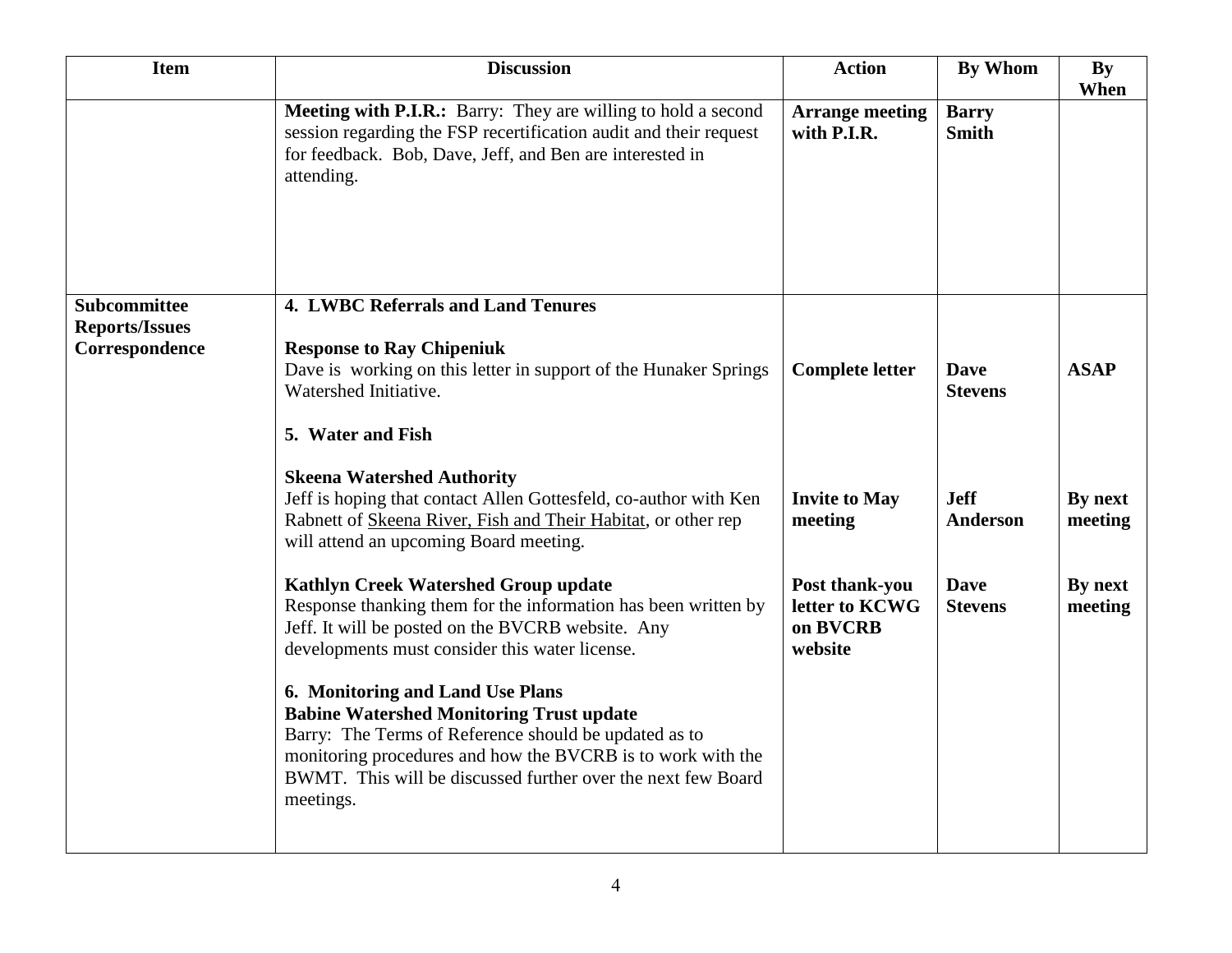| <b>Discussion</b>                                                                                                                                                                                                                                                                                                                                                                                                                                                                                                                                                                                                                                                                                                                                                                                                                                                                                                                     | <b>Action</b>                                                          | <b>By Whom</b>                | <b>By</b><br>When                                                                                               |
|---------------------------------------------------------------------------------------------------------------------------------------------------------------------------------------------------------------------------------------------------------------------------------------------------------------------------------------------------------------------------------------------------------------------------------------------------------------------------------------------------------------------------------------------------------------------------------------------------------------------------------------------------------------------------------------------------------------------------------------------------------------------------------------------------------------------------------------------------------------------------------------------------------------------------------------|------------------------------------------------------------------------|-------------------------------|-----------------------------------------------------------------------------------------------------------------|
| <b>Financial report</b><br>See Dave Steven's email report of March 12, 2012. Balance is<br>\$4,213.00 available for operations.                                                                                                                                                                                                                                                                                                                                                                                                                                                                                                                                                                                                                                                                                                                                                                                                       |                                                                        |                               |                                                                                                                 |
| New Membership status/ selection<br>Dave Stevens: Three applications were received. Selection<br>committee is reviewing.                                                                                                                                                                                                                                                                                                                                                                                                                                                                                                                                                                                                                                                                                                                                                                                                              |                                                                        |                               |                                                                                                                 |
| Memorandum of agreement with the BV Research Centre<br>The Board would like to renew this agreement. Period should be<br>3 years but Board can be flexible on the term.                                                                                                                                                                                                                                                                                                                                                                                                                                                                                                                                                                                                                                                                                                                                                               | <b>Renew the MOU</b>                                                   | <b>Dave</b><br><b>Stevens</b> |                                                                                                                 |
| Public workshop on DDM principles.<br>The Board is supposed to have an annual public meeting.<br>Driftwood Foundation had offered \$1000 for this but will take<br>back the offer.                                                                                                                                                                                                                                                                                                                                                                                                                                                                                                                                                                                                                                                                                                                                                    |                                                                        |                               |                                                                                                                 |
| Website<br>The Board approves engaging Taylor Bachrach to update the<br><b>BVCRB</b> website.                                                                                                                                                                                                                                                                                                                                                                                                                                                                                                                                                                                                                                                                                                                                                                                                                                         | <b>Request a</b><br>proposal from<br><b>Taylor for</b><br>updating the | <b>Dave</b><br><b>Stevens</b> |                                                                                                                 |
| 1. Contact Directors who need to go to BV Credit Union and register as authorized signatories. Status? Done.<br>2. Prepare letter of support for Hunaker Initiative; circulate for review, approval and posting. <i>Jill to talk to Dave.</i><br>3. Discuss how/who to get website updates done: Taylor will update, Dave will post new info.<br>4. Subcommittees identify priorities for the next 2 years. Carried forward.<br>5. Finish draft T of R and include a 2 yr work plan as an appendix. Ongoing.<br>6. Circulate BVRC draft progress reports for RAMP and BVCRB. Done.<br>7. Arrange a selection committee. Done.<br>8. Contact Anne Hetherington re: Conservation covenant. Dave has initiated and is following up.<br>9. Follow up with BV Centre re sharing booth at Trade Fair: Not doing.<br>10. Follow up with BCeID application and Front Counter process to receive e-referrals. Status? Discuss next<br>meeting. |                                                                        |                               |                                                                                                                 |
|                                                                                                                                                                                                                                                                                                                                                                                                                                                                                                                                                                                                                                                                                                                                                                                                                                                                                                                                       |                                                                        | website.                      | 11. Follow up with Daryl Hanson re getting his presentation via email (for circulation to Directors absent from |